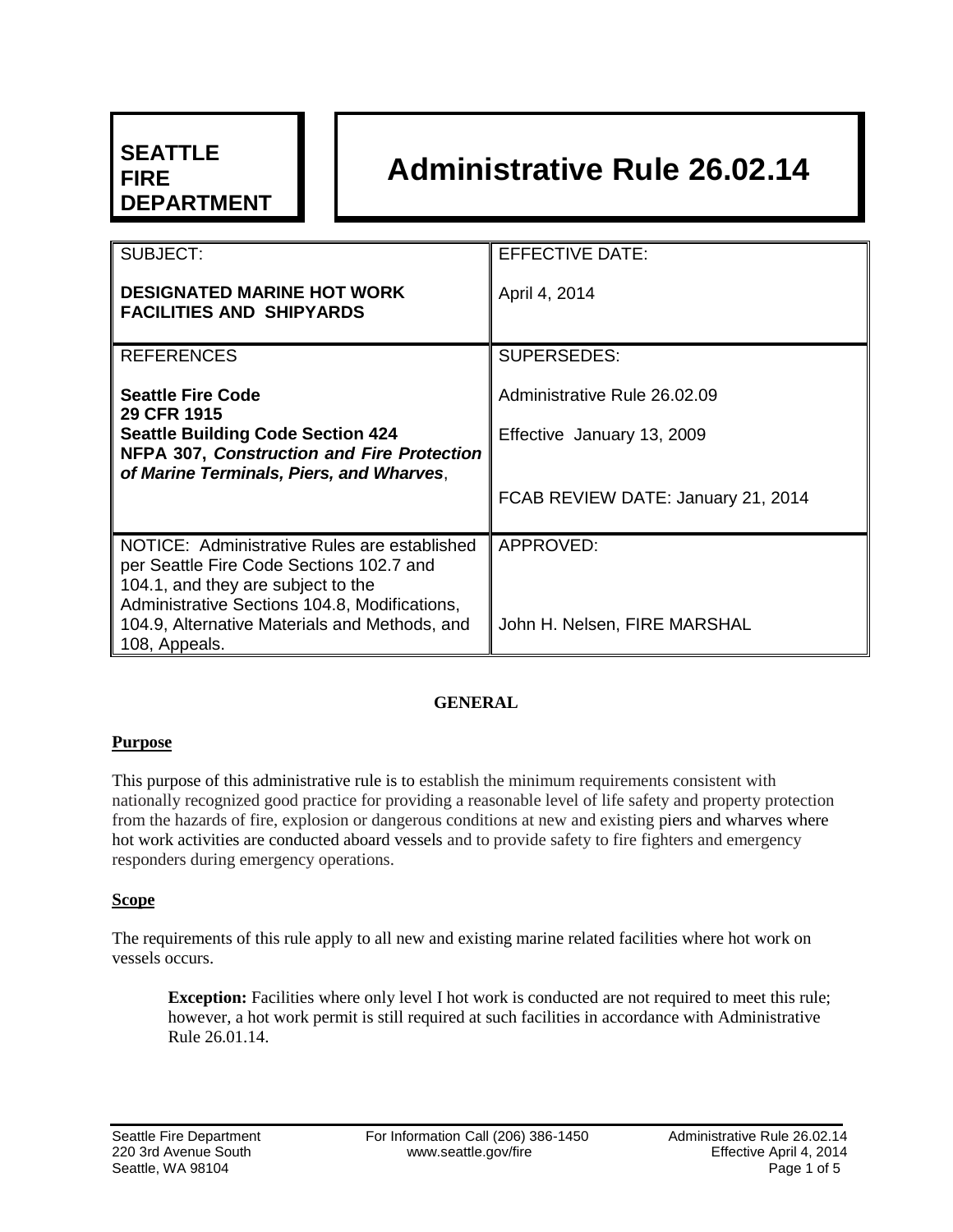# **Permit Requirements**

A *Designated Hot Work Facility* permit issued by Seattle Fire Department, verifying the facility is in compliance with this rule, is required for each marine related facility where level II hot work on vessels occurs. In addition, a hot work permit itself is required as detailed in Seattle Fire Department Administrative Rule 26.01.14.

# **REQUIREMENTS**

# **Prohibited Locations**

Certain locations, by virtue of their primary or secondary use, are prohibited from being a *Designated Hot Work Facility*. Such locations include the following:

- Fuel terminals or piers
- Passenger terminals unless under special temporary permit.
- Grain terminals
- Piers where primary use is residential or recreational in nature

#### **Fire Department Apparatus Access**

Fire Department apparatus access lanes in accordance with Chapter 5 of the Seattle Fire Code shall be provided and so located as to provide fire department apparatus access to within 75 feet of all portions of the pier.

#### **Exceptions:**

- 1. When the access requirement cannot be met due to practical difficulties, a Class I standpipe system shall be installed in accordance with this Rule.
- 2. Facilities where hot work is conducted on vessels 200 feet or less in length.

# **Fire Hydrants**

At least two fire hydrants shall be provided. One hydrant shall be located within 500 feet of the most remote portion of the approved fire department access lane. The second fire hydrant shall be located within 1000 feet of the first hydrant. Additional hydrants shall be required for each 100 feet of vessel length over 300 feet up to a maximum of five hydrants. When additional hydrants are required, they shall not be more than 1000 feet apart.

**Exception:** A Class I Standpipe, in accordance with this Rule, may be provided in lieu of a fire hydrant within 500 feet of the most remote portion of the fire department apparatus access lane.

Each of the two hydrants located closest to the most remote portion of the fire department access lane shall be capable of delivering not less than 1,000 gpm at a minimum residual pressure of 20 psi each.

**Exception:** The requirements for fire hydrants may be modified when alternate arrangements are approved by the fire code official. While alternative arrangements will be considered by the fire code official, drafting is not an acceptable substitute for a primary fire suppression water supply.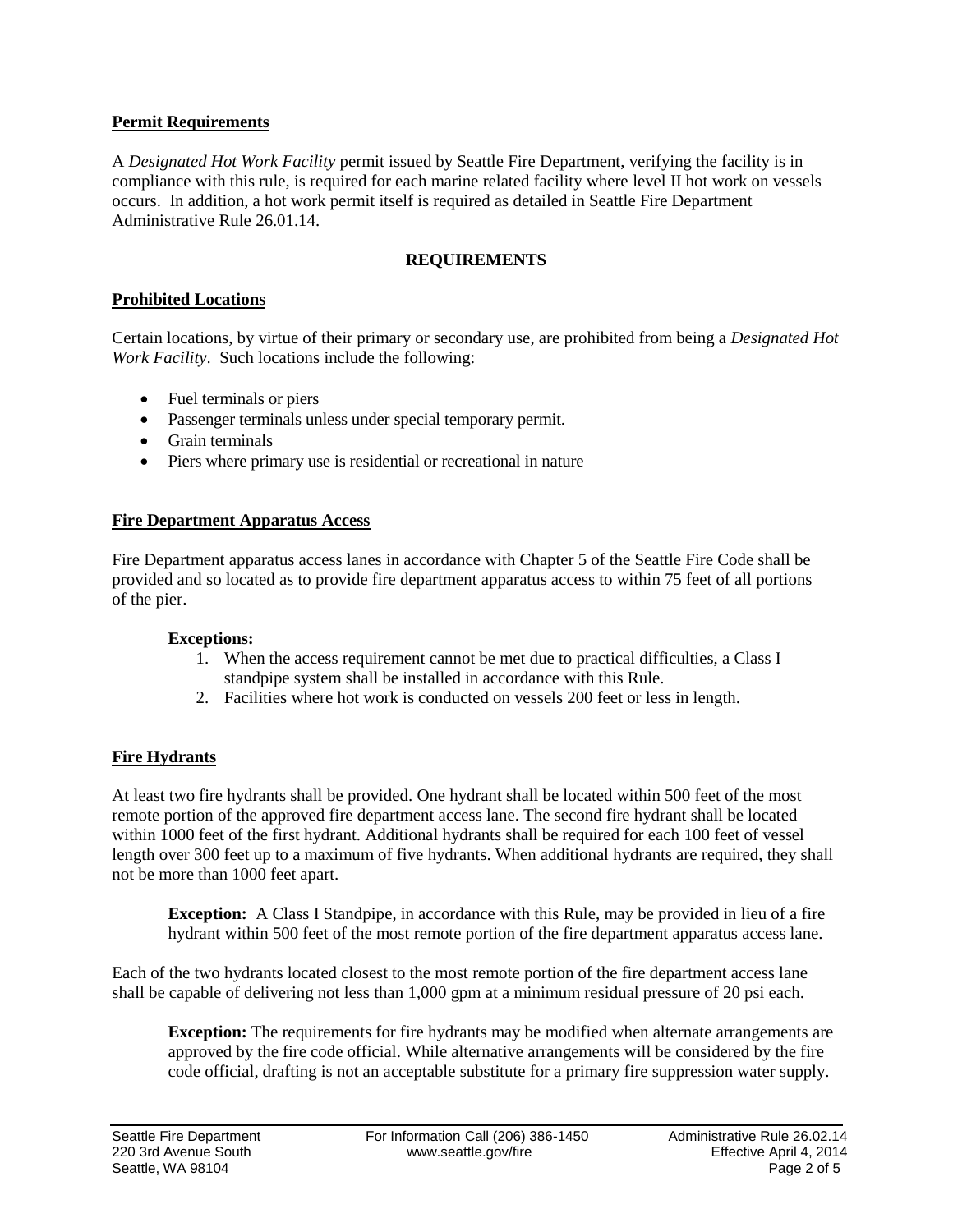# **Standpipe System**

A manual Class I standpipe system accordance with NFPA 14 and this rule shall be installed if the hose lay distance from the fire apparatus to the most remote accessible portion of the pier, wharf, or float exceeds 150 ft.

The standpipe piping shall be a minimum of 6 inches except the most remote 100 feet, which can be 4 inches. A  $2 \frac{1}{2}$  hose connection shall be located every 100 feet along the pier, wharf, or float. A two-way 2 ½ inch fire department connection shall be located at the fire department access lane or at the shore end of the pier, wharf, or float if the distance from the access lane to the shore end is less than 150 feet.

# **Fire Protection for Piers and Wharves**

The underside of piers and wharves that exceed 8,000 square feet in area and are constructed with combustible materials shall be provided with an automatic sprinkler system in accordance with NFPA 307.

# **Exceptions:**

- 1. Piers or wharves, over other than tidal water, where sprinkler heads cannot be installed with a minimum clearance of 4 feet above mean high water.
- 2. Existing piers and wharves provided with deck openings, draft curtains, and revolving nozzles in accordance with this rule.

Deck openings (along with draft stops and revolving nozzles) in lieu of providing an automatic sprinkler system for the underside of existing combustible piers and wharves shall be provided at intervals not exceeding 25 feet on center. Each opening shall be conspicuously identified and sized to provide at least 100 square inches open area with a minimum dimension of 9 inches. A readily removable cover constructed of material sufficient to resist the passage of heat and fire in a manner equivalent to deck itself shall be provided over each opening.

Draft stops (along with deck openings and revolving nozzles) in lieu of providing an automatic sprinkler system for the underside of existing combustible piers and wharves shall be installed in accordance with the requirements of Seattle Building Code Section 424.

Revolving nozzles (along with deck openings and revolving nozzles) in lieu of providing an automatic sprinkler system for the underside of existing combustible piers and wharves shall be 2 ½ inches and have a minimum rating of 250 gpm. There shall be a sufficient number of nozzles to permit establishing two complete water curtains across the pier or wharf. The nozzles shall be located at the shore end of the pier or wharf in a readily accessible labeled location.

#### **Signage and Labels**

Signs shall be posted to alert vessel owners and other users of the facility that a Seattle Fire Department permit is required prior to conducting any *hot work* on *vessels* at the site. Such signage shall be placed in conspicuous locations at the site and shall display the following warning:

# **THE SEATTLE FIRE DEPARTMENT REQUIRES A PERMIT TO PERFORM ANY HOT WORK ON VESSELS IN SEATTLE.**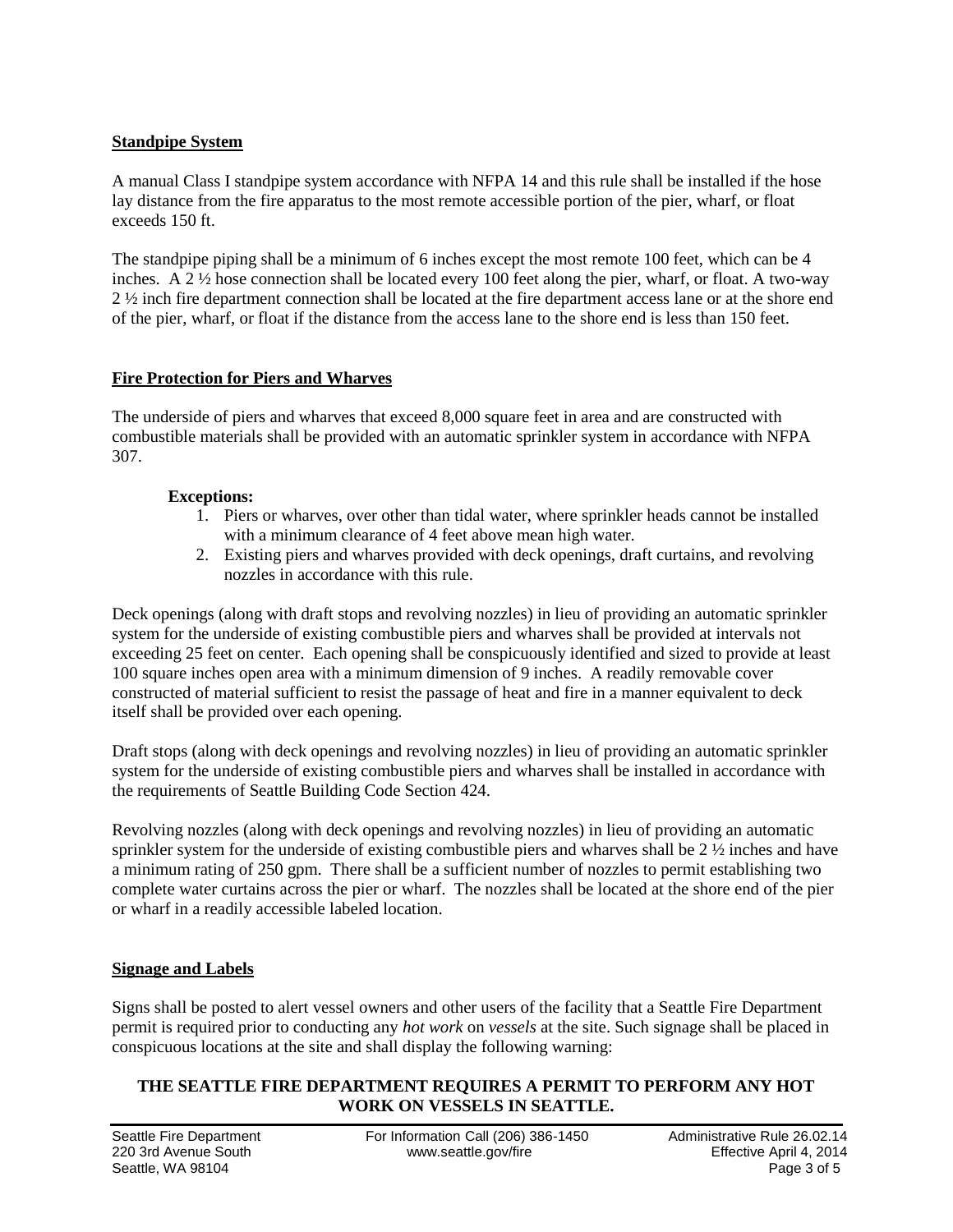# **HOT WORK INCLUDES BUT IS NOT LIMITED TO - ANY USE OF A TORCH OR OPEN FLAME, ANY TYPE OF WELDING AND ANY SPARK-PRODUCING GRINDING IN HAZARDOUS LOCATIONS.**

**EXCEPTION:** When approved by the fire code official after demonstrating that other satisfactory safeguards and controls are in place to alert users of the site that a permit is required.

Conspicuous signage shall be located at the shore end of piers and wharves indicating the address and, for those structures that are designed to support vehicles, the weight limit. Numbers and letters shall be easily legible and have high contrast with the color of the sign background. Numbers and letters shall not be less than 5 inches in height.

Electrical disconnects shall be readily accessible, clearly labeled and indicate the areas they service.

# **Emergency Plan**

An emergency plan shall be prepared for the facility that is in an approved location and readily available to the fire department at all times. The plan shall include procedures for fire department notification, fire evacuation, and include a site map indicating the location of portable fire extinguishers and hose cabinets, sprinkler and standpipe system control valves, fire department connections and electrical disconnects.

# **DEFINITIONS**

For the purpose of this Rule, certain terms are defined as follows:

**DESIGNATED HOT WORK FACILITY.** Those piers, designated by the fire code official, and by virtue of their construction, location, fire protection, emergency vehicle access and fire hydrant availability, that are suitable to permit certain repairs to *vessels*.

**HOT WORK.** Any activity involving riveting, welding, burning, brazing, soldering, heating, use of powder-actuated fastening tools or similar fire-producing operations, including any operation that raises the temperature of the work piece to 204ºC (400ºF) or above. Grinding, drilling, abrasive blasting, or similar spark-producing operations are also considered *hot work* unless deemed otherwise by a *Marine Chemist* or when such operations are *physically isolated* from any atmosphere containing more than 10 percent of the lower explosive limit of a flammable or combustible substance, as determined by a *Shipyard Competent Person***.**

**LEVEL I HOT WORK**. Hot work in areas or compartments that are not on or near foam insulation; do not contain or have not contained flammable or combustible vapors, coatings, fuel oils, hydraulic oil, lube oil, waste oil or other petroleum products. Such areas or compartments may include, but are not limited to:

- Ballast tanks, chain lockers and voids.
- \* Superstructures, deck house, galley and living spaces.
- Shell plating, framing decks, bulkheads.
- \* Main deck, dry cargo holds, dry stores and processing areas that are not insulated with flammable or combustible foam insulation.